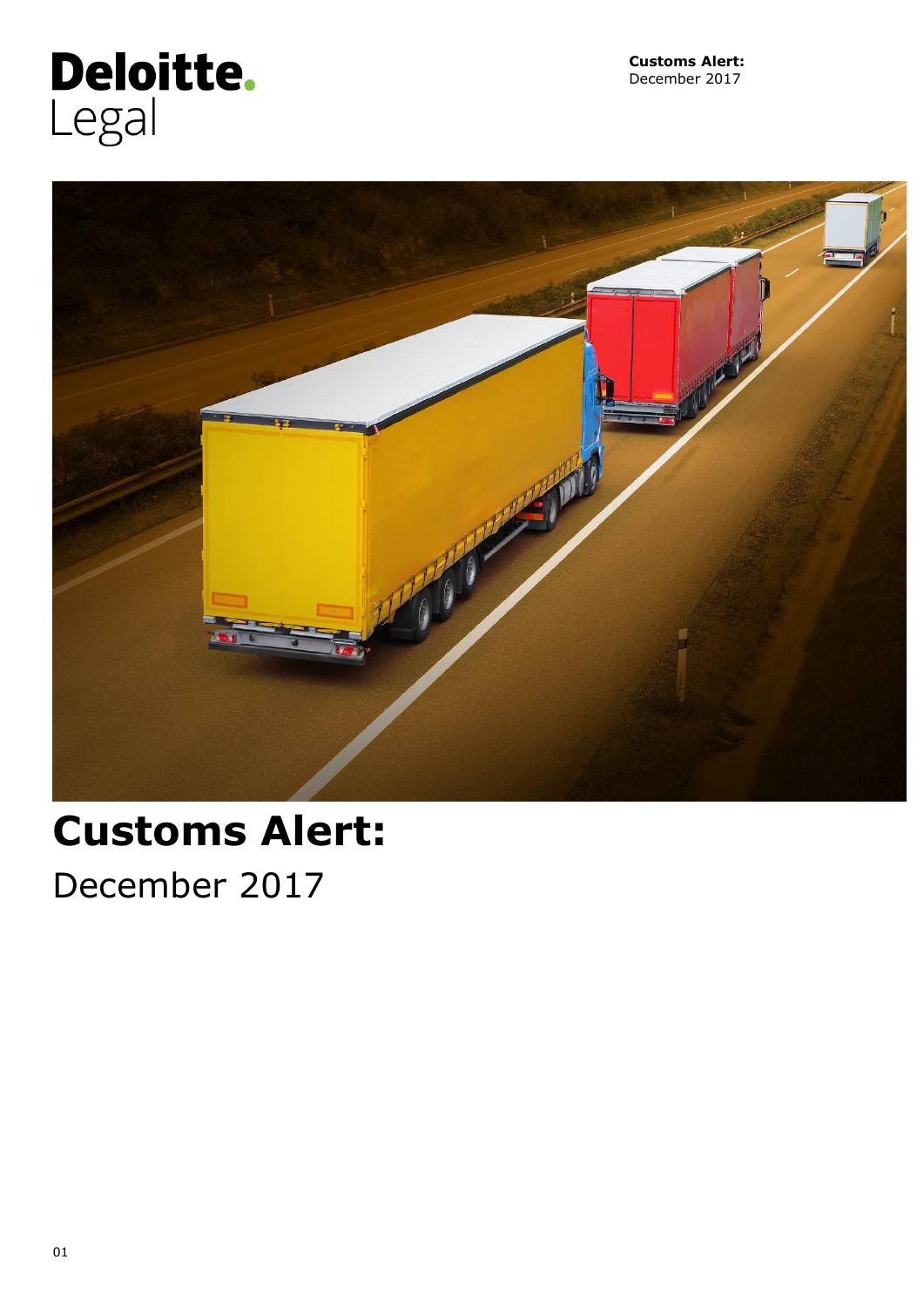#### **Customs Code of EEU**

The Treaty on the EEU Customs Code was signed on 11 April 2017 and, currently, the Treaty is being ratified in EEU member countries. The Treaty on the EEU Customs Code will be enforced from beginning of 2018.

The new EEU Customs Code will enter into force when the Eurasian Economic Commission (EEC) is in receipt of all ratification notices from EEU member countries (Russia, Kazakhstan, Belarus, Armenia and Kyrgyzstan).

#### **The Code of the Republic of Kazakhstan "On customs regulations in the Republic of Kazakhstan" (the "New Customs Code")**

The New Customs Code includes the norms of the new EEU Customs Code, and establishes legal relations within the competence of domestic legislation. The main difference between the two Codes and the current legislation is a fundamentally new approach to customs regulation.

Currently, the New Customs Code is signed by the President of the RoK.

#### **Introduction of an electronic customs declaration**

The main principle behind the new regulations is automatization of business processes within customs authorities.

The New Customs Code provides for an electronic customs declaration of goods. It will no longer be necessary to attach the supporting documents to the customs declaration. All the required information regarding goods and vehicles as well as the foreign trade transaction will be reflected in the customs declaration. We assume that a paper declaration will still be permissible in certain cases when, for example, technical errors occur.

The new electronic declaration will permit the automatic release of goods without any involvement of the customs authorities.

Even though such supporting documents will not need to be attached, such documents are still required and must be kept in case the customs authorities request them as part of their risk management system.

It is possible that goods will not be released automatically if the risk management system highlights that the supporting documents should be provided and/or a different customs control regime should applied.

If the documents are not provided within the due date set for the release of goods (which is no later than one business day from the registration date of the customs declaration), the release could be denied by the customs authorities.

#### **Customs authorities' officials may complete the customs declaration**

An entity may opt for transit, passenger or vehicle customs declarations to be completed by a customs authority official.

The authorized body must approve the customs declaration (completed by the customs authority official) as well as the details of the customs transactions.

Even though a customs official may complete the form, only the declarant or another party liable for customs declaration shall be liable for the accuracy of the declared information.

#### **Release before submission of customs declaration**

The New Customs Code extends the list of goods allowed to be released prior to the submission of the customs declaration to the customs authorities.

In particular, the list covers the following goods:

- 1. Goods which are subject to priority customs regulations (for instance, goods necessary for the relief of natural disasters, perishable goods, animals, radioactive materials, explosives etc.);
- 2. Goods imported to realise investment projects;
- 3. Goods imported by authorized economic operators;
- 4. Goods declared under the customs procedures for 1) processing on the customs territory 2) the free customs zone 3) free warehouse 4) the temporary import without payment of customs duties and taxes;
- 5. Goods determined by the Commission.

Please note that the release of goods prior to the submission of the customs declaration is permissible provided that the declarant:

- 1. files the prescribed application form with the customs authorities;
- 2. ensures that it pays customs duties, taxes, special antidumping, countervailing duties (except in certain cases);
- 3. provides documents confirming compliance with certain restrictions and limitations.

#### **Customs audit and appeals**

#### **Second time inspection**

The same customs authority cannot conduct a paper-based customs audit in relation to the same customs declaration and in relation to the same issues more than once. This norm, was initiated by the deputies of the Mazhilis of the Parliament of the RoK with the support of the National Chamber of Entrepreneurs and Deloitte professionals at the discussion stage of the draft Customs Code.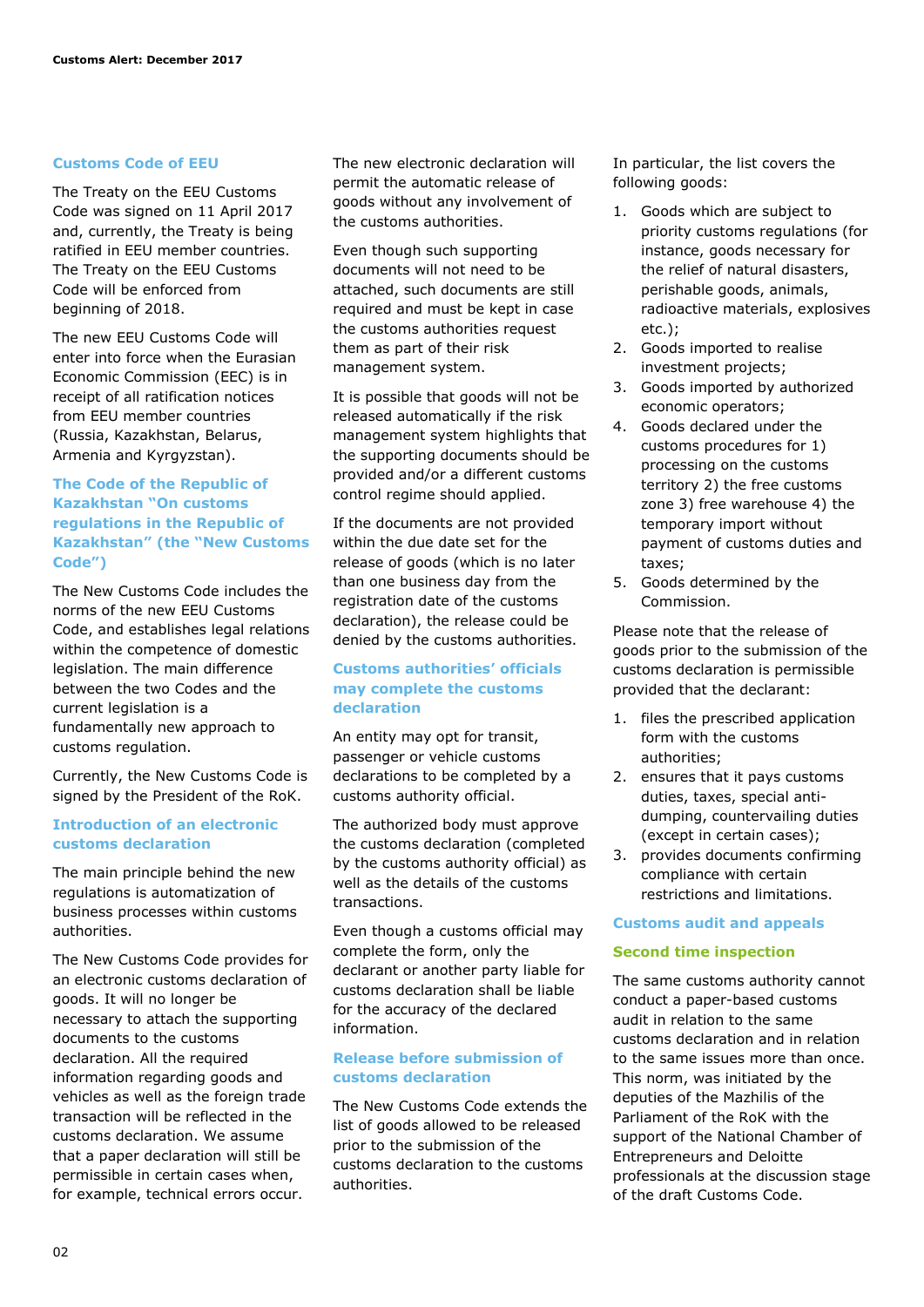However, a paper-based customs audit can be conducted for the second time if the state authorities believe there is a potential violation of customs legislation.

#### **Recovery of missed deadline for appeal**

Under the current Customs Code, temporary disability of the employees of the declarant is the only justification for extending a missed deadline set for filing an appeal. Following discussions on this issue in the Mazhilis, the declarant will now be entitled to indicate any reasonable argument for missing the deadline which must be considered by the authorized body.

#### **Any uncertainties in the law to be considered in favor of the party appealing the notification**

The New Customs Code stipulates that all uncertainties and unresolved issues in customs legislation should be considered in favor of the party who appealed the notification regarding the customs audit results as well as the notification on elimination of the violation. This protects the legitimate interests of the declarant.

#### **Preliminary customs audit act**

The New Customs Code includes new provisions requiring inspectors to provide a preliminary customs audit act during the review of certain categories of entities (1) large taxpayers; and (2) declarants who have signed investment contracts.

A similar procedure has been already introduced and is being applied during tax inspections.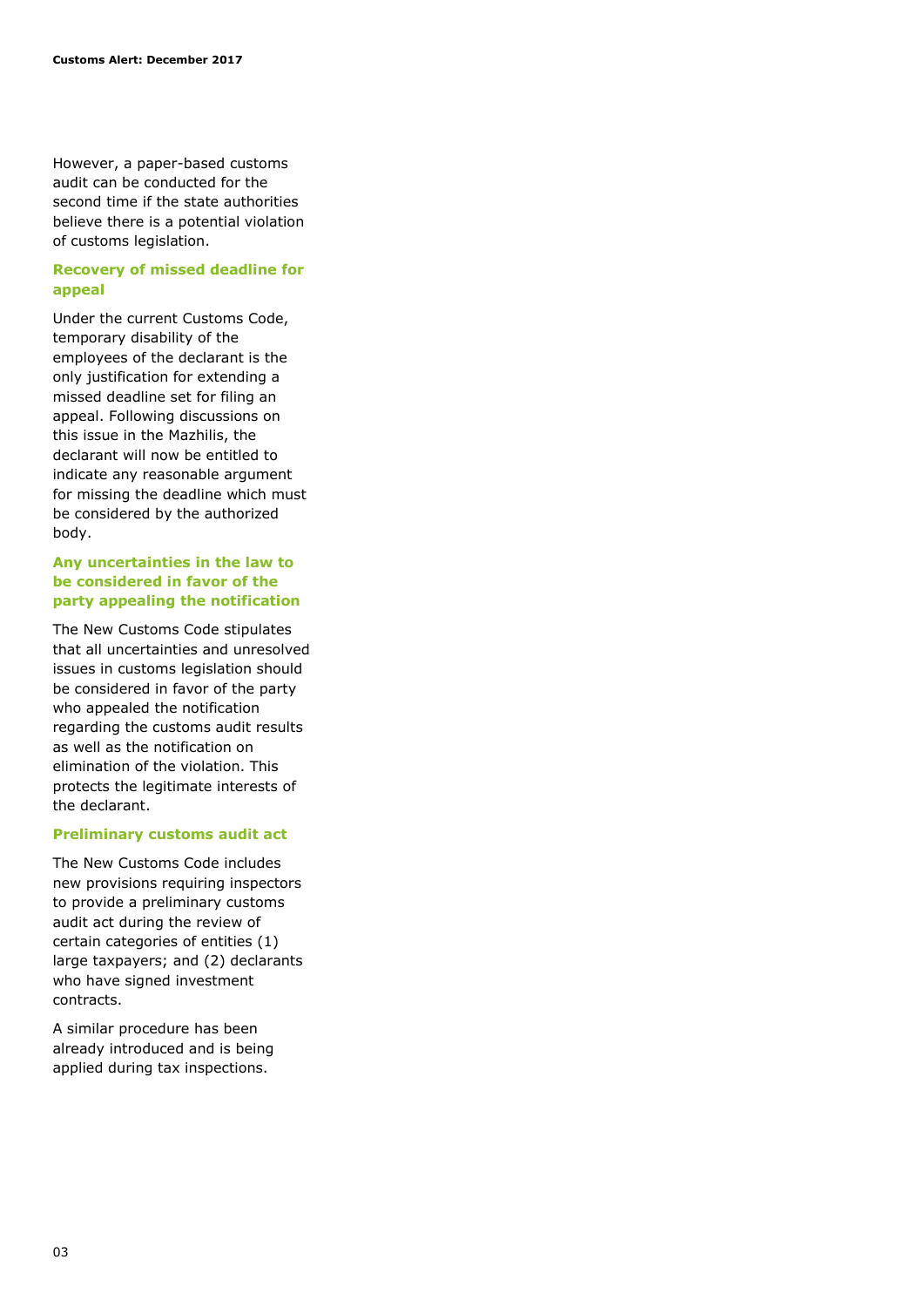- The Monthly News Digest provides a review of the latest significant introductions and additions to normative legal acts in Kazakhstan. Deloitte is not responsible or liable for the use of the information contained in the Monthly News Digest.
- The information contained in the Monthly News Digest contains comments and conclusions based exclusively on information received from open sources.
- Even though the Monthly News Digest covers topics of a legal nature, it is not a legal conclusion on any of the issues discussed in it.
- The aim of the Monthly News Digest is to provide information of a general nature. Deloitte does not accept management decisions for anyone having read the Monthly News Digest, and also does not take responsibility for any decisions taken based on the details provided in the Monthly News Digest. Our conclusions are of an exclusively informative nature. Anyone having read the Monthly News Digest will be responsible for any decisions taken to implement or refuse to implement recommendations and advice, if contained in the Monthly News Digest.

#### **How Deloitte can help**

The Deloitte Customs Group provides services aimed directly at assisting clients in the understanding and practical application of existing statutory rules and regulations governing the import and export of goods. Another Key element of our services is to enable businesses to avoid the material and reputational risks associated with violating the customs legislation of Eurasian Economic Union and Republic of Kazakhstan. The Customs Group of the Deloitte Legal team provides unique advisory services, such as:

Projects associated with the client's needs

Audit projects

Projects related to mergers and acquisitions